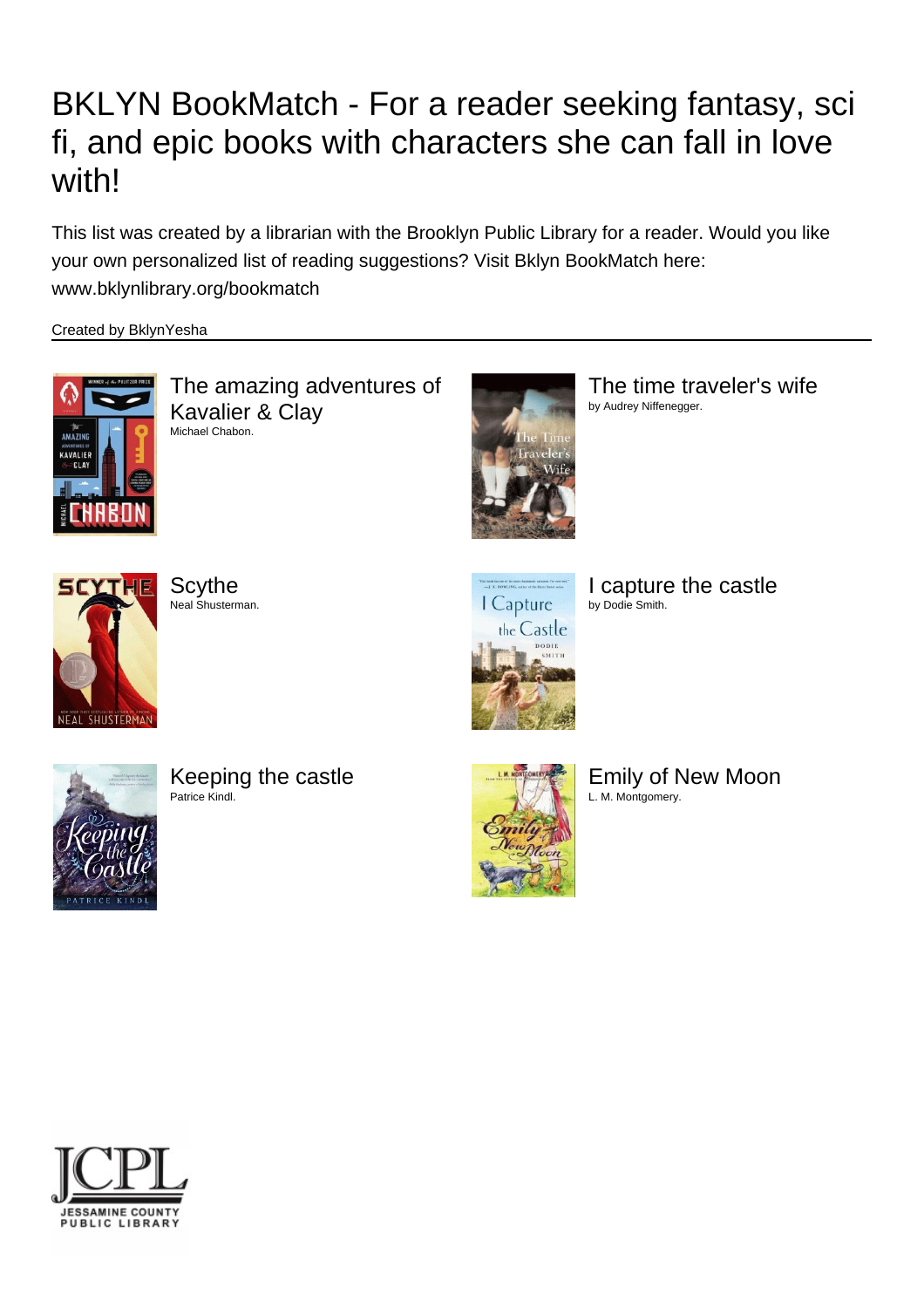## BKLYN BookMatch - For a reader seeking fantasy, sci fi, and epic books with characters she can fall in love with!

This list was created by a librarian with the Brooklyn Public Library for a reader. Would you like your own personalized list of reading suggestions? Visit Bklyn BookMatch here: www.bklynlibrary.org/bookmatch

Created by BklynYesha



The wanderers Meg Howrey.



The Museum of Lost Love Barker, Gary



All the birds in the sky Charlie Jane Anders.



A discovery of witches Deborah Harkness.



Beholder's eye Julie E. Czerneda.



The confessions of Max Tivoli Andrew Sean Greer.